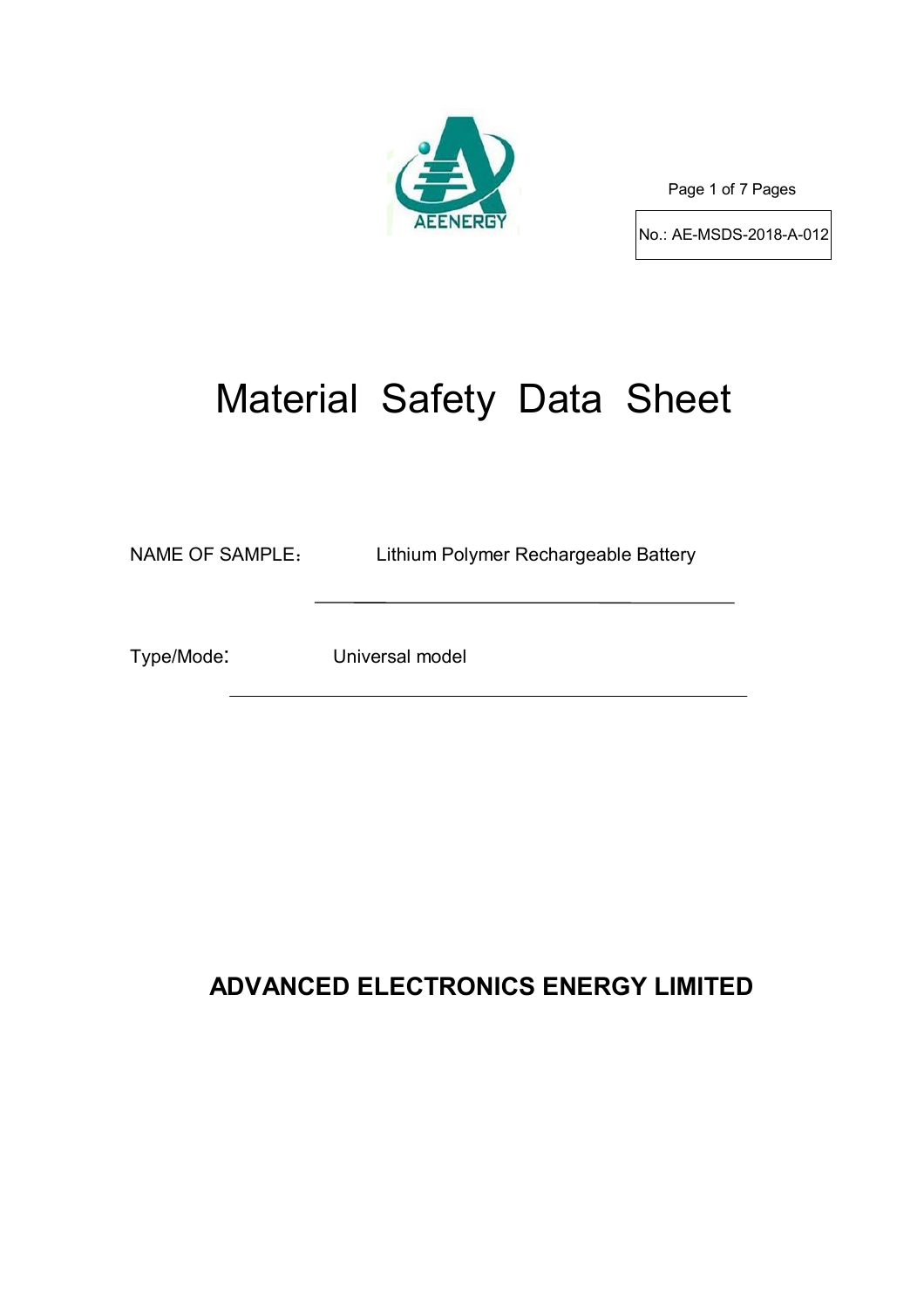# No.: AE-MSDS-2018-A-012 Page 2 of 7 Pages

 $\mathsf{r}$ 

| 1. Chemical product and company identification |                                                                                                                         |  |  |  |  |
|------------------------------------------------|-------------------------------------------------------------------------------------------------------------------------|--|--|--|--|
| Name of samples                                | Lithium Polymer Rechargeable Battery                                                                                    |  |  |  |  |
| Type/Model                                     | Universal model                                                                                                         |  |  |  |  |
| Manufacturer                                   | ADVANCED ELECTRONICS ENERGY LIMITED                                                                                     |  |  |  |  |
| Manufacturer address                           | NO. 6 HUA TIAN NAN YI RD, HI-TECH INDUSTRIAL ZONE,<br>RONGGUI, SHUNDE, FOSHAN CITY, GUANG DONG<br>PROVINCE, P. R. CHINA |  |  |  |  |
| Inspection according to                        | EEC Directive 93/112/EC<br>UN "Recommendations on the TRANSPORT OF<br>DANGEROUS GOODS"                                  |  |  |  |  |
| Emergency telephone call                       | 0757-28307929                                                                                                           |  |  |  |  |
| Date of Issue                                  | 03-JAN-2018                                                                                                             |  |  |  |  |

| 2. Composition information  |                                               |                   |           |  |  |  |  |  |
|-----------------------------|-----------------------------------------------|-------------------|-----------|--|--|--|--|--|
| Components                  | <b>Approximate Percent</b><br>of Total Weight | <b>CAS Number</b> | EINECS#   |  |  |  |  |  |
| Aluminum                    | $2 - 10%$                                     | 7429-90-5         | 231-072-3 |  |  |  |  |  |
| Aluminum (Various Forms)    | $5 - 15%$                                     | 7429-90-5         | 231-072-3 |  |  |  |  |  |
| Carbon (Various Forms)      | 10-30%                                        | 7440-44-0         | 231-153-3 |  |  |  |  |  |
| Copper                      | $5 - 15%$                                     | 7440-50-8         | 231-159-6 |  |  |  |  |  |
| <b>Lithium Cobalt Oxide</b> | 20-40%                                        | 12190-79-3        | 235-362-0 |  |  |  |  |  |
| <b>Lithium Salts</b>        | $1 - 5%$                                      | 21324-40-3        | 244-334-7 |  |  |  |  |  |
| <b>Nickel</b>               | $0.5 - 5%$                                    | 7440-02-0         | 231-111-4 |  |  |  |  |  |
| Organic Carbonate           | 10-25%                                        | 102-09-0          | 203-005-8 |  |  |  |  |  |
| Polymer                     | $3 - 10%$                                     | 9002-88-4         |           |  |  |  |  |  |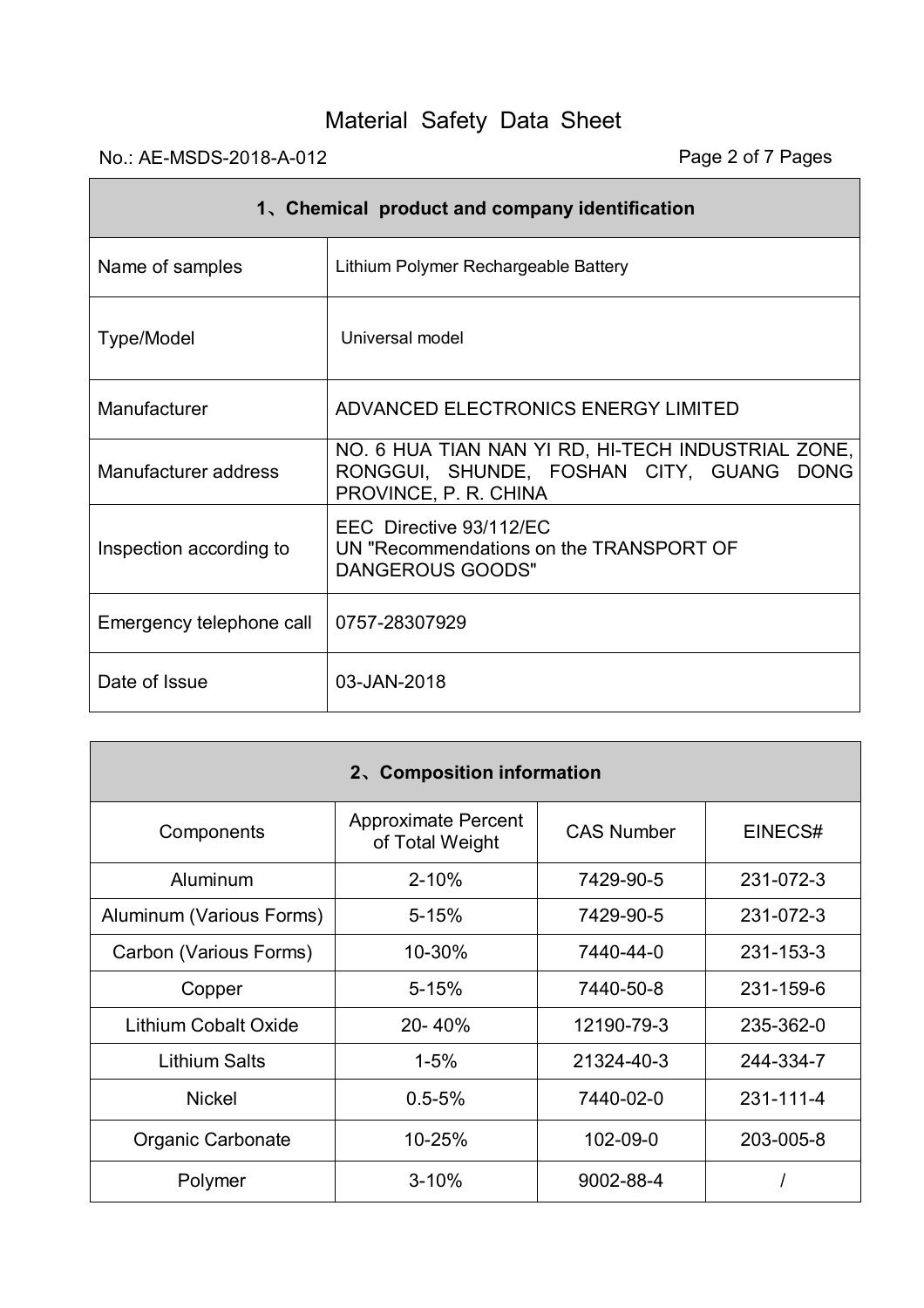| No.: AE-MSDS-2018-A-012   |                                                                                                                          | Page 3 of 7 Pages |  |  |  |
|---------------------------|--------------------------------------------------------------------------------------------------------------------------|-------------------|--|--|--|
| 3. Hazards identification |                                                                                                                          |                   |  |  |  |
| Explosive risk            | This article does not belong to the explosion dangerous goods                                                            |                   |  |  |  |
| Flammable risk            | This article does not belong to the flammable material                                                                   |                   |  |  |  |
| Oxidation risk            | This article does not belong to the oxidation of dangerous goods                                                         |                   |  |  |  |
| Toxic risk                | This article does not belong to the toxic dangerous goods                                                                |                   |  |  |  |
| Radioactive risk          | This article does not belong to the radiation of dangerous goods                                                         |                   |  |  |  |
| Mordant risk              | This article does not belong to the corrosion of dangerous goods                                                         |                   |  |  |  |
| Other risk                | This article is Polymer Lion Battery, which belong to the Lithium ion<br>batteries (including lithium polymer batteries) |                   |  |  |  |

# **4、First aid measures**

In case of contacting the materials from a damaged / ruptured cell or battery:

**Eye contact:** Rinse eyes with water at least 15 minutes and seekmedical attention.

**Skin Contact:** Wash area thoroughly with soap and water and seek medical attention.

**Inhalation of Vented Gas:** Leave area immediately and seek medicalattention.

**Ingestion:** Seek medical attention immediately.

# **5、First aid measures**

**Flash Point: N/A.**

**Auto-Ignition Temperature: N/A.**

**Extinguishing Media: Water, CO2.**

**Special Fire-Fighting Procedures**

Self-contained breathing apparatus.

**Unusual Fire and Explosion Hazards**

Cell may vent when subjected to excessive heat-exposing battery contents.

## **Hazardous Combustion Products**

Carbon monoxide, carbon dioxide, lithium oxide fumes.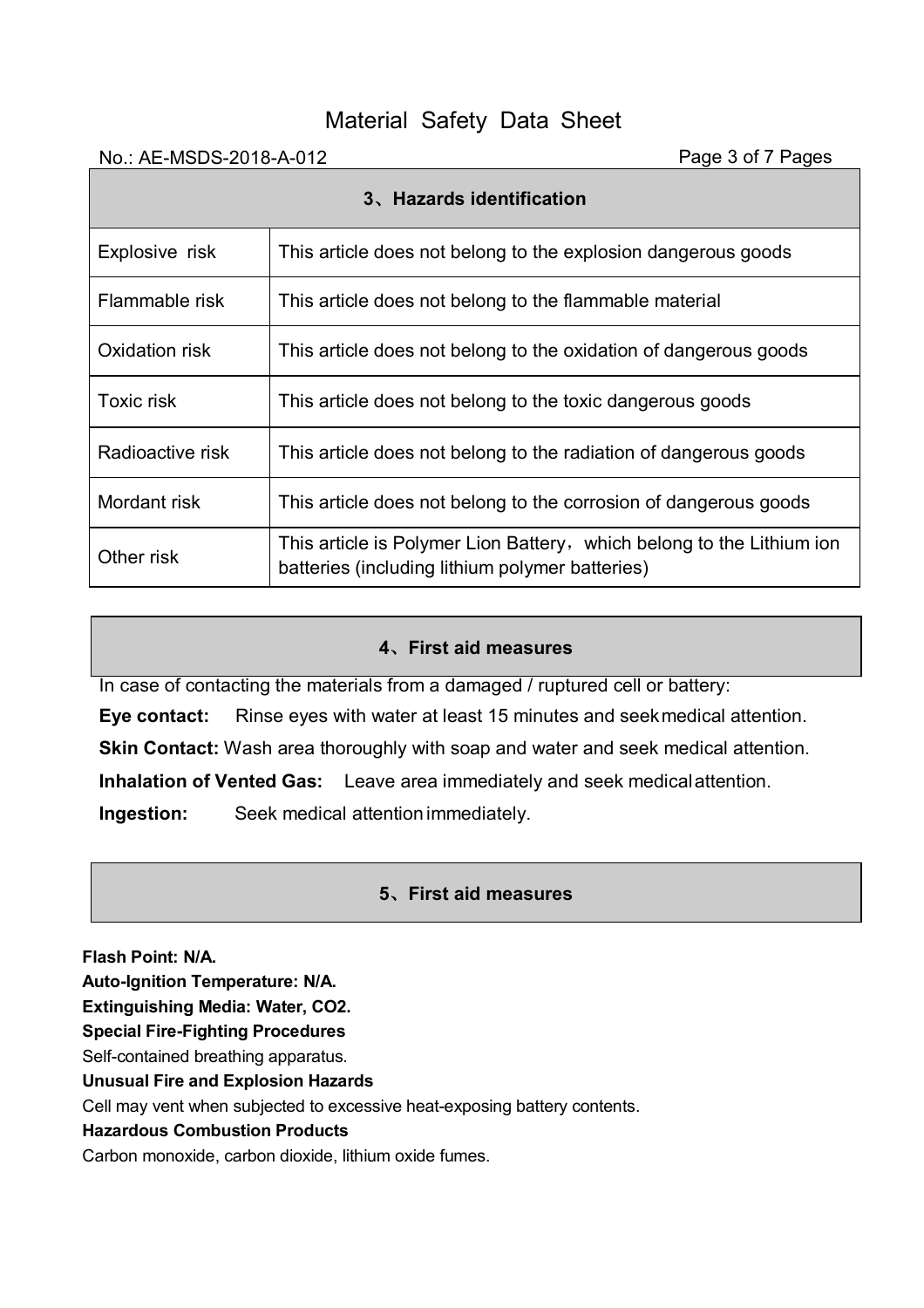# **6、Accidental release measures**

## **Steps to be taken in case Material is Released or Spilled:**

If the battery material is released, remove personnel from area until fumes dissipate. Provide maximum ventilation to clear out hazardous gases. Wipe it up with a cloth,and dispose of it in a plastic bag and put into a steel can. The preferred response is to leave the area and allow the battery to cool and vapors to dissipate. Provide maximum ventilation. Avoid skin and eye contact or inhalation of vapors. Remove spilled liquid with absorbent and incinerate.

## **Waste Disposal Method:**

It is recommended to discharge the battery to the end, to use up the metal lithium inside the battery, and to bury the discharged battery insoil..

# **7、Storage and Handling**

The battery should not be opened, destroyed or incinerate, since they may leak or rupture and release to the environment the ingredients that they contain in the hermetically sealed container. Do not short circuit terminals, or over charge the battery, forced over-discharge, throw to fire.

Do not crush or puncture the battery, or immerse in liquids.

#### **Precautions to be taken in handling and storing**

Avoid mechanical or electrical abuse. Storage preferably in cool, dry and ventilated area, which is subject to little temperature change. Storage at high temperatures should be avoided. Do not place the battery near heating equipment, nor expose to direct sunlight for long periods.

#### **Other Precautions**

The battery may explode or cause burns, if disassembled, crushed or exposed to fire or high temperatures. Do not short or install with incorrect polarity.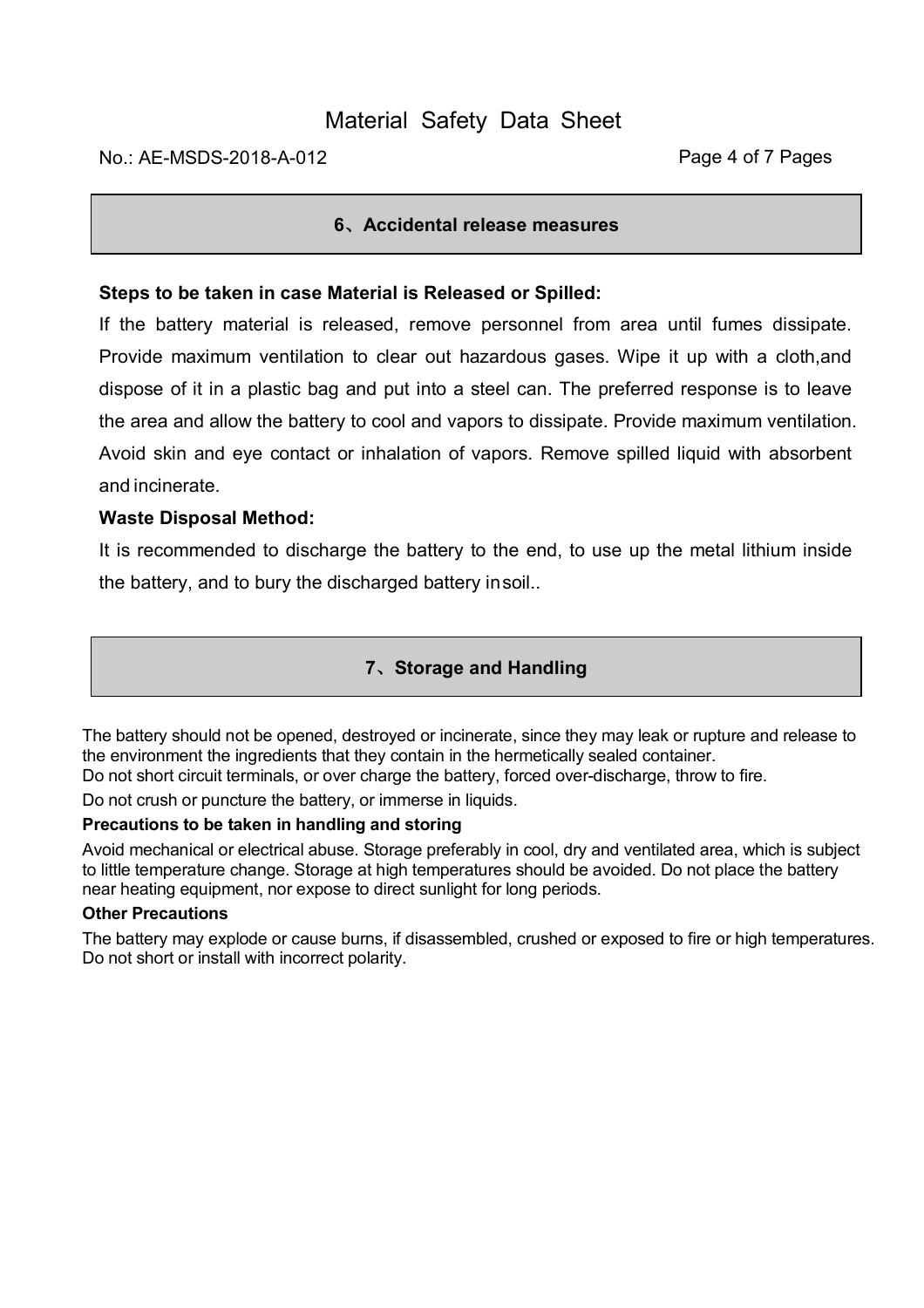#### No.: AE-MSDS-2018-A-012 **Page 5 of 7 Pages**

#### **8、Exposure Controls / Personal Protection**

#### **Respiratory Protection**

In case of battery venting, provide as much ventilation as possible. Avoid confined areas with venting cell cores. Respiratory Protection is not necessary under conditions of normal use.

#### **Ventilation**

Not necessary under conditions of normal use.

#### **Other Protective Clothing or Equipment**

Not necessary under conditions of normal use.

#### **Personal Protection is recommended for venting battery**

Respiratory Protection, Protective Gloves, Protective Clothing and safety glass with side shields.

#### **9、Physical and chemical properties**

#### **Appearance:** Prismatic shape

**Ref. No.:** T1850472 01

**Odour:** If leaking, smells of medical ether.

**pH:** Not applicable as supplied.

**Flash Point:** Not applicable unless individual components exposed.

**Flammability:** Not applicable unless individual components exposed.

**Relative density:** Not applicable unless individual components exposed.

**Solubility (water):** Not applicable unless individual components exposed.

**Solubility (other):** Not applicable unless individual components exposed.

#### **10、Stability and reactivity**

**Stability:** The product is stable under normal conditions.

#### **Conditions to avoid:**

Do not subject Nickel metal hydride battery to mechanical shock.

Vibration encountered during transportation does not cause leakage, fire or explosion.

Do not disassemble, crush, short or install with incorrect polarity. Avoid mechanical or electrical abuse.

**Materials to avoid:** Oxidising agents, alkalis, water.

**Hazardous Decomposition Products:** Toxic Fumes, and may form peroxides.

#### **Hazardous Polymerization: N/A.**

If leaked, forbidden to contact with strong oxidizers, mineral acids, strong alkalies, halogenated hydrocarbons.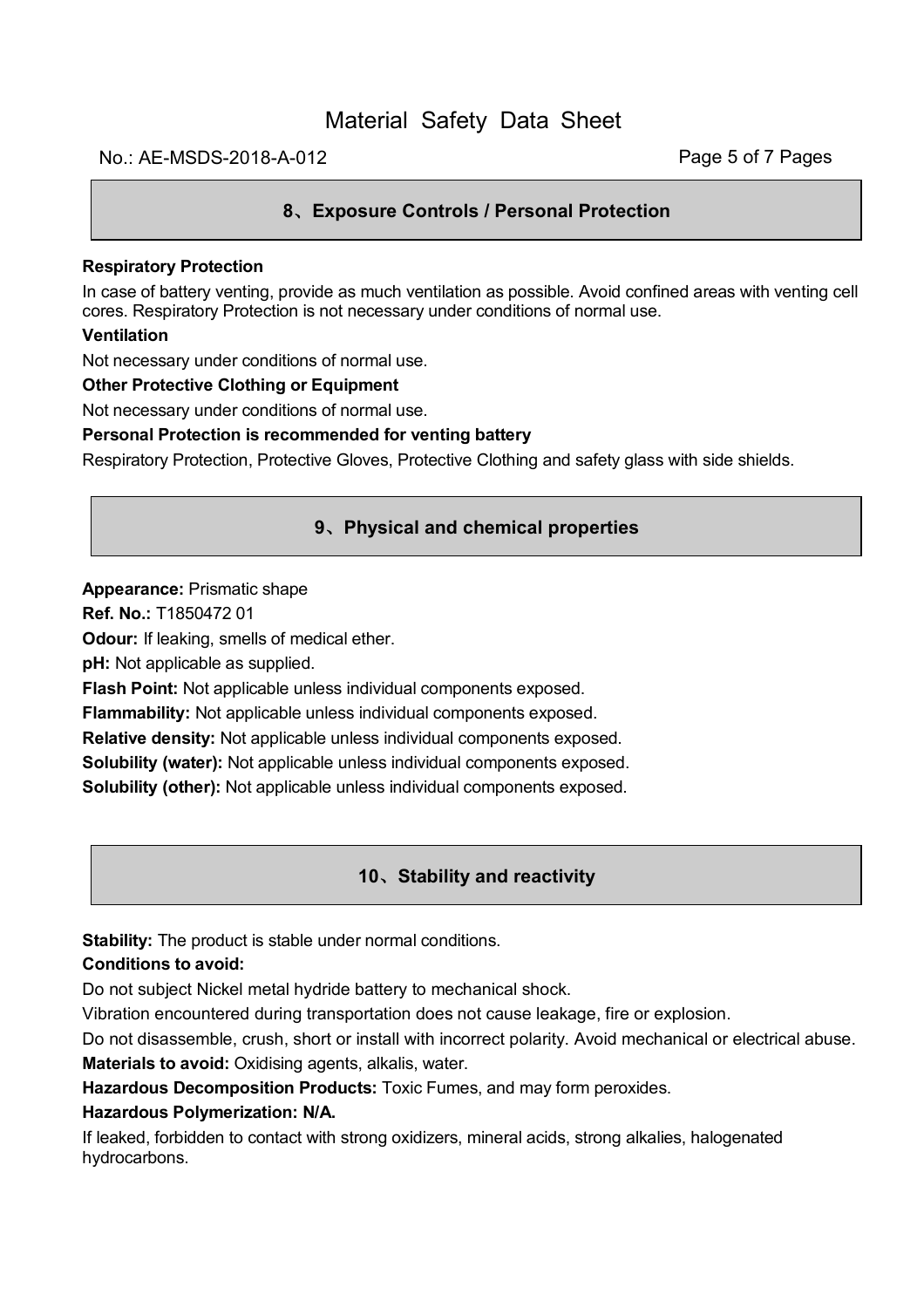## No.: AE-MSDS-2018-A-012 **Page 6 of 7 Pages**

## **11、Toxological Information**

#### **Signs & symptoms: None, unless battery ruptures.**

In the event of exposure to internal contents, vapour fumes may be very irritating to the eyes and skin. **Inhalation:** Lung irritant.

**Skin contact:** Skin irritant

**Eye contact:** Eye irritant

**Ingestion:** Poisoning if swallowed

Medical conditions generally aggravated by exposure: In the event of exposure to internal contents, moderate to server irritation, burning and dryness of the skin may occur, Target organs nerves, liver and kidneys.

#### **12、Ecological Information**

**Mammalian effects:** None known at present.

**Eco-toxicity:** None known at present.

**Bioaccumulation potential:** Slowly Bio-degradable.

**Environmental fate:** None known environmental hazards at present.

# **13、Disposal procedures**

Do not incinerate, or subject cells to temperature in excess of 70°C, Such abuse can result in loss of seal leakage, and/or cell explosion. Dispose of in accordance with appropriate local regulations.

#### **14、Transportation Information**

The rechargeable lithium ion battery pack or cells are make in compliance to the requirement stated in the latest edition of 59th edition 2018 IATA DGR Dangerous Goods Regulations Packing Instruction 965-967 section II (shown table):

| Packing<br><b>Instruction</b>  | <b>PI965 IA</b>                                                                                                                                  | <b>PI965 IB</b>                                                           | PI965 section II                                                     | PI966 section II                                      | PI967 section II                                      |  |
|--------------------------------|--------------------------------------------------------------------------------------------------------------------------------------------------|---------------------------------------------------------------------------|----------------------------------------------------------------------|-------------------------------------------------------|-------------------------------------------------------|--|
| <b>Standard</b>                | Cell: $>20Wh$<br>Battery: >100Wh                                                                                                                 | Cell: $\leq$ 20Wh<br>Battery: $\leq 100Wh$                                |                                                                      |                                                       |                                                       |  |
| <b>Packages</b><br>Requirement | Class 9 label<br>Consignments<br>require DGD UN<br>Specification<br>Package Required:<br>PAXlimit:5kgG/pack<br>age<br>CAOlimit:35KgG/pac<br>kage | Class 9 label<br>Lithium<br>battery label<br>Required: 10k<br>g G/package | Lithium battery<br>label<br>Required:No<br>more than<br>8pcs/package | Lithium battery<br>label<br>Required:5kg<br>G/package | Lithium battery<br>label<br>Required:5kg<br>G/package |  |